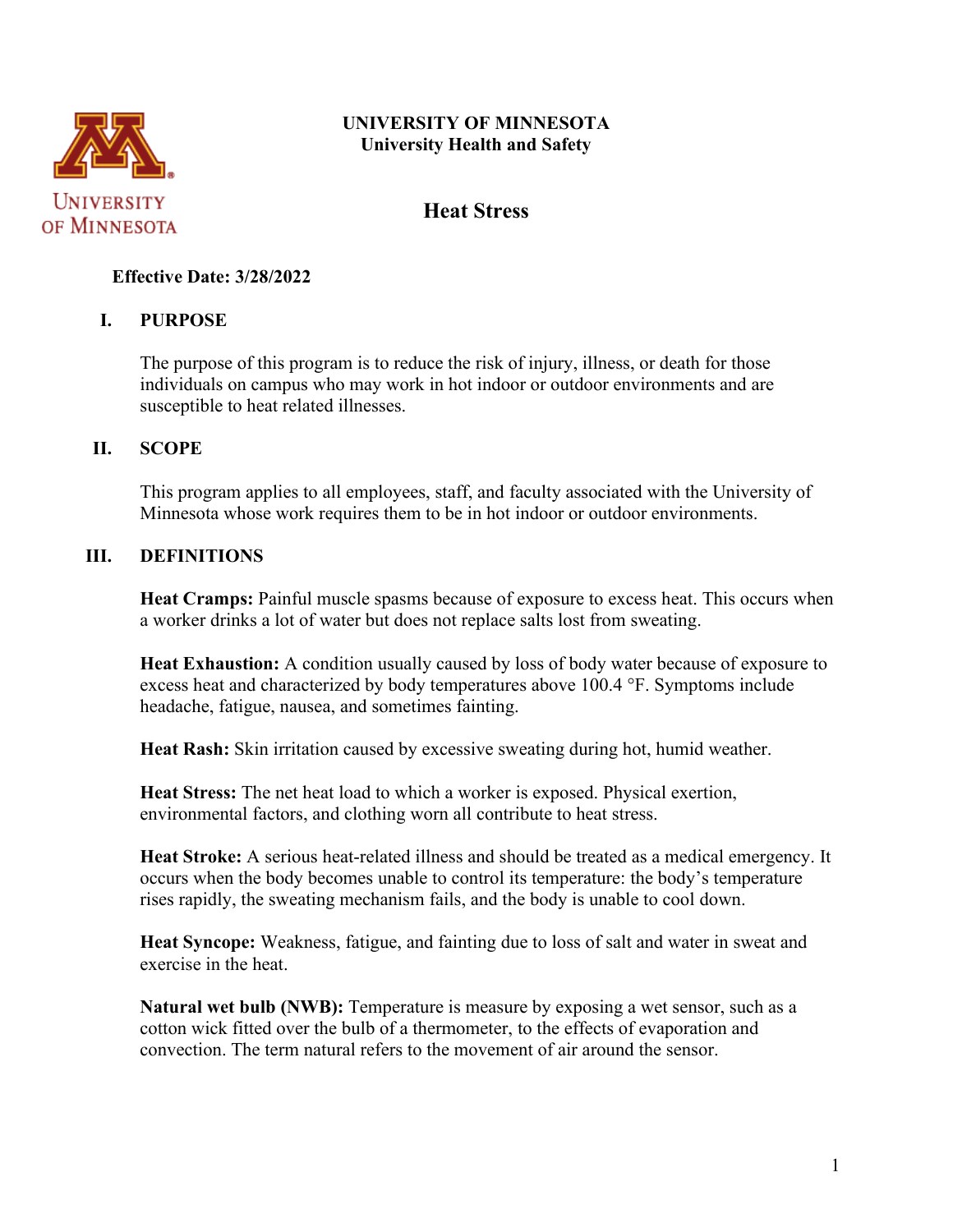# **IV. RESPONSIBILITIES**

### **University Health and Safety (UHS)**

- Ensure the Heat Stress program is followed and revised periodically.
- Assist supervisors in determining appropriate engineering and administrative controls to minimize heat load on employees.
- Provide training to employees on heat risk exposure and heat related illnesses if requested by departments.
- Upon request, evaluate the workplace for heat stress risk and recommend ways to manage exposure.
- Investigate heat related incidents.

### **Supervisors**

- Recognize heat stress and risk factors.
- Provide access to fluid replacement for employees working under hot conditions.
- Identify specific areas in which workers are exposed to or likely to experience significantly hot environments.
- Determine tasks and activities that require extensive physical activity in hot environments.
- Identify workers whose job duties place them at risk for heat-related illness.
- Identify personal protective equipment (PPE) or specialized clothing that may increase the heat load on workers.
- Review the use of engineering controls such as ventilation systems, cool rest areas, or other controls that can reduce the heat load on workers.
- Review the use of work practice controls such as periodic rest breaks, work scheduling, or other practices that can reduce the heat load on workers.
- Provide training for all employees who work under hot conditions.

# **Employees**

- Participate in heat stress training and learn the signs and symptoms of heat stress as well as risk factors.
- Follow all instructions given to reduce risk of heat-related injury.
- Monitor themselves and coworkers for signs of heat-related illnesses.
- Report any known or suspected unsafe conditions or unsafe procedures to their supervisor.

# **V. PROCEDURE**

# **A. Recognizing and Characterizing Heat Hazards**

Heat related illnesses are influenced by many personal factors such as age, weight, gender, fitness level, medical condition(s), metabolic heat, water and salt balance, and medications.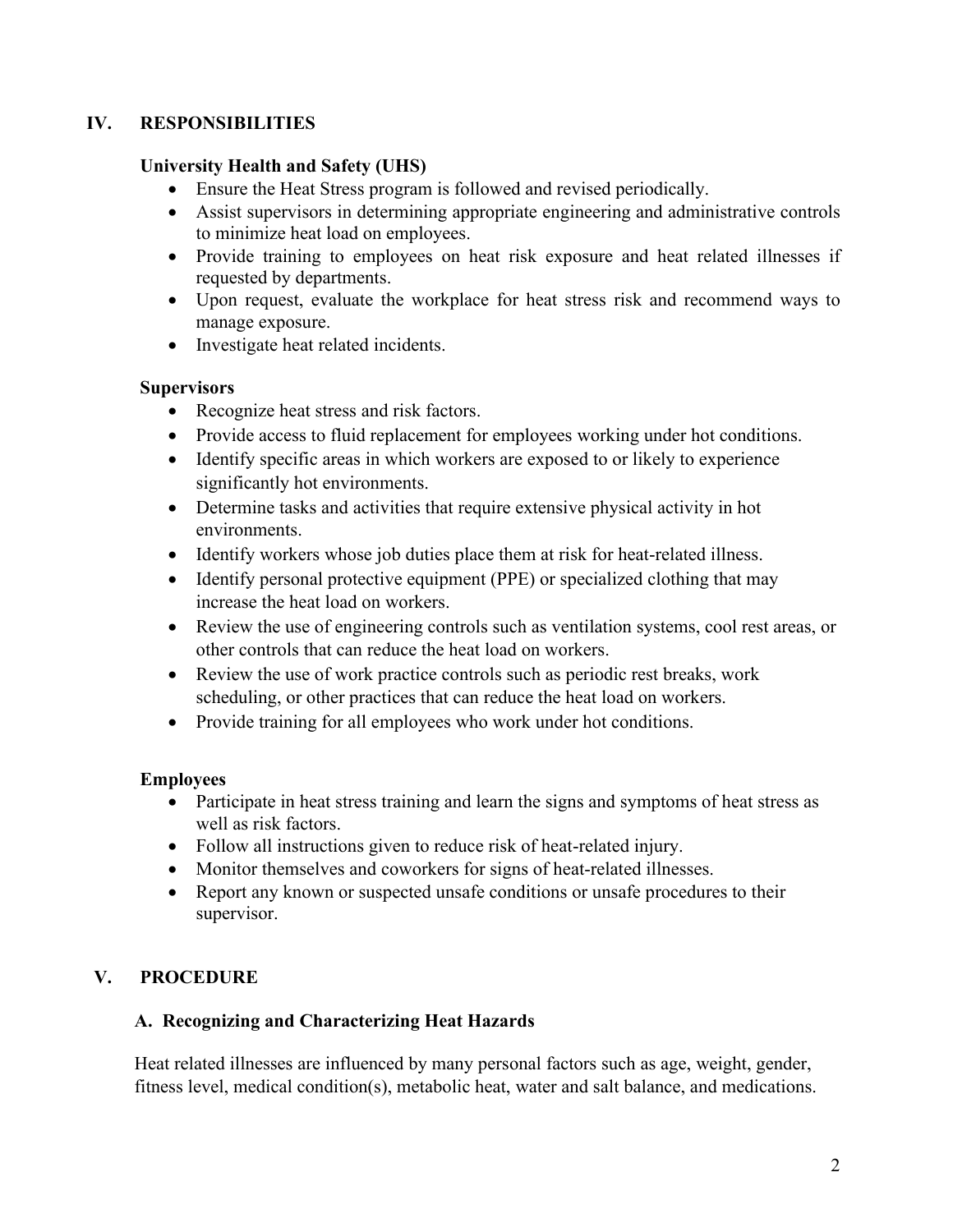Environment, work effort, and clothing risk factors for heat stress are summarized in Table 1 below.

The human body regulates high temperatures by first increasing circulation of blood to the skin, then sweating to give off excess heat by evaporation. Heat stress occurs when the body is unable to release excess heat through these methods and the core body temperature rises. Signs and symptoms associated with heat stress are summarized in Table 2 below.

Supervisors and employees can use available tools such as heat stress temperature/humidity charts to anticipate and protect from heat stress hazards. OSHA-NIOSH has a [Heat Safety](https://www.cdc.gov/niosh/topics/heatstress/heatapp.html)  [Tool app](https://www.cdc.gov/niosh/topics/heatstress/heatapp.html) for smartphones that can be a helpful resource for planning outdoor work activities based on location and the calculated heat index for that area.

Use of biometric detectors can be helpful in determining heat stress to employees but should not be relied on solely without considering all factors of heat stress laid out in this program. Use of biometric detectors to waive or modify any controls required within this plan must be approved by UHS.

| <b>Factor</b>        | <b>Low Risk</b>                                                  | <b>Medium Risk</b>                                                                            | <b>High Risk</b>                                               | <b>Very High Risk</b>                                                          |
|----------------------|------------------------------------------------------------------|-----------------------------------------------------------------------------------------------|----------------------------------------------------------------|--------------------------------------------------------------------------------|
| <b>Cloud Cover</b>   | Cloudy                                                           | Mostly Cloudy                                                                                 | Partly Cloudy                                                  | Sunny                                                                          |
| <b>Clothing Worn</b> | Standard cotton<br>shirt/pants and<br>coveralls                  | Coveralls, suits,<br>and aprons of<br>engineered fibers<br>(Tyvek,<br>polypropylene,<br>etc.) | Dual-layer<br>clothing                                         | Vapor-barrier<br>coveralls<br>(chemical<br>protective suits,<br>turn-out gear) |
| <b>Work Effort</b>   | Light (sitting,<br>standing, light<br>arm/hand work,<br>walking) | Moderate (normal<br>walking, moderate<br>lifting)                                             | Heavy (heavy<br>material handling,<br>walking at fast<br>pace) | Very heavy (pick<br>and shovel work)                                           |
| <b>Heat Index</b>    | $<$ 91°F                                                         | 91-103°F                                                                                      | $103 - 115$ °F                                                 | $>115$ °F                                                                      |
| <b>Humidity</b>      | $0 - 30\%$                                                       | 30-50%                                                                                        | 50-60%                                                         | $60 + \%$                                                                      |
| <b>Air Movement</b>  | Breezy or actively<br>ventilated with<br>large fans or HVAC      | Mild wind or<br>small fans                                                                    | Limited air<br>movement,<br>natural ventilation                | No circulating air                                                             |

# **Table 1: Risk Factors for Heat Stress**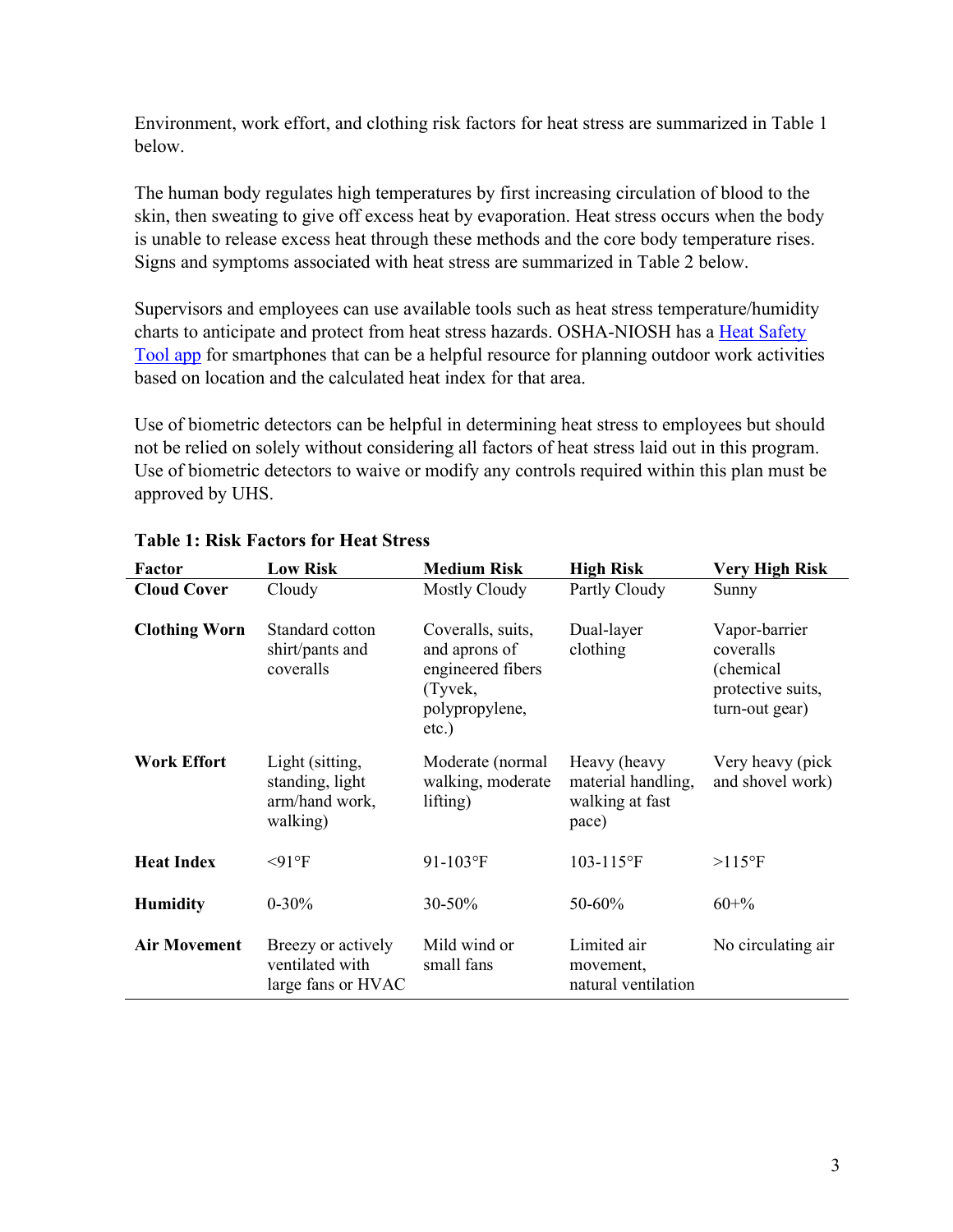#### **Table 2: Signs and Symptoms Associated with Heat Stress**

The table below illustrates some of the signs and symptoms associated with heat stress. If an employee experiences any of these symptoms, they should be taken for medical treatment immediately.

| <b>Condition</b>       | <b>Signs/Symptoms</b>                                                                                                                                                                      | <b>First Aid</b>                                                                                                             |
|------------------------|--------------------------------------------------------------------------------------------------------------------------------------------------------------------------------------------|------------------------------------------------------------------------------------------------------------------------------|
| <b>Heat Cramps</b>     | Painful muscle spasms<br>Heavy sweating                                                                                                                                                    | Increase water/electrolyte intake<br>Rest in shade/cool environment                                                          |
| <b>Heat Syncope</b>    | <b>Brief</b> fainting<br><b>Blurred</b> vision                                                                                                                                             | Increase water intake<br>Rest in shade/cool environment                                                                      |
| Dehydration            | Fatigue<br>Reduced movement                                                                                                                                                                | Increase water intake<br>Rest in shade/cool environment                                                                      |
| <b>Heat Exhaustion</b> | Pale, clammy skin<br>Possible fainting<br>Weakness, fatigue<br>Nausea<br><b>Dizziness</b><br>Heavy sweating<br><b>Blurred</b> vision<br>Body temp. slightly elevated                       | Lie down in cool environment<br>Water intake<br>Loosen clothing<br>Call 911 if symptoms continue once in cool<br>environment |
| <b>Heat Stroke</b>     | Sweating has stopped<br>Skin hot and dry<br>Red face<br>High body temperature<br>Unconsciousness<br>Collapse<br>Convulsions<br>Confusion or erratic behavior<br>Life threatening condition | <b>Medical Emergency</b><br>Call 911 immediately<br>Move victim carefully to shade, immerse in<br>water                      |

# **B. Control of Heat Hazards**

#### **1. Engineering Controls**

Heat may be controlled through general ventilation and spot cooling by local exhaust ventilation (LEV) at the point of high heat production. Shielding may be needed for protection against radiant heat sources. Other control measures include opening windows or using fans to create airflow. Outdoor work areas need to have a shaded area accessible to the employees.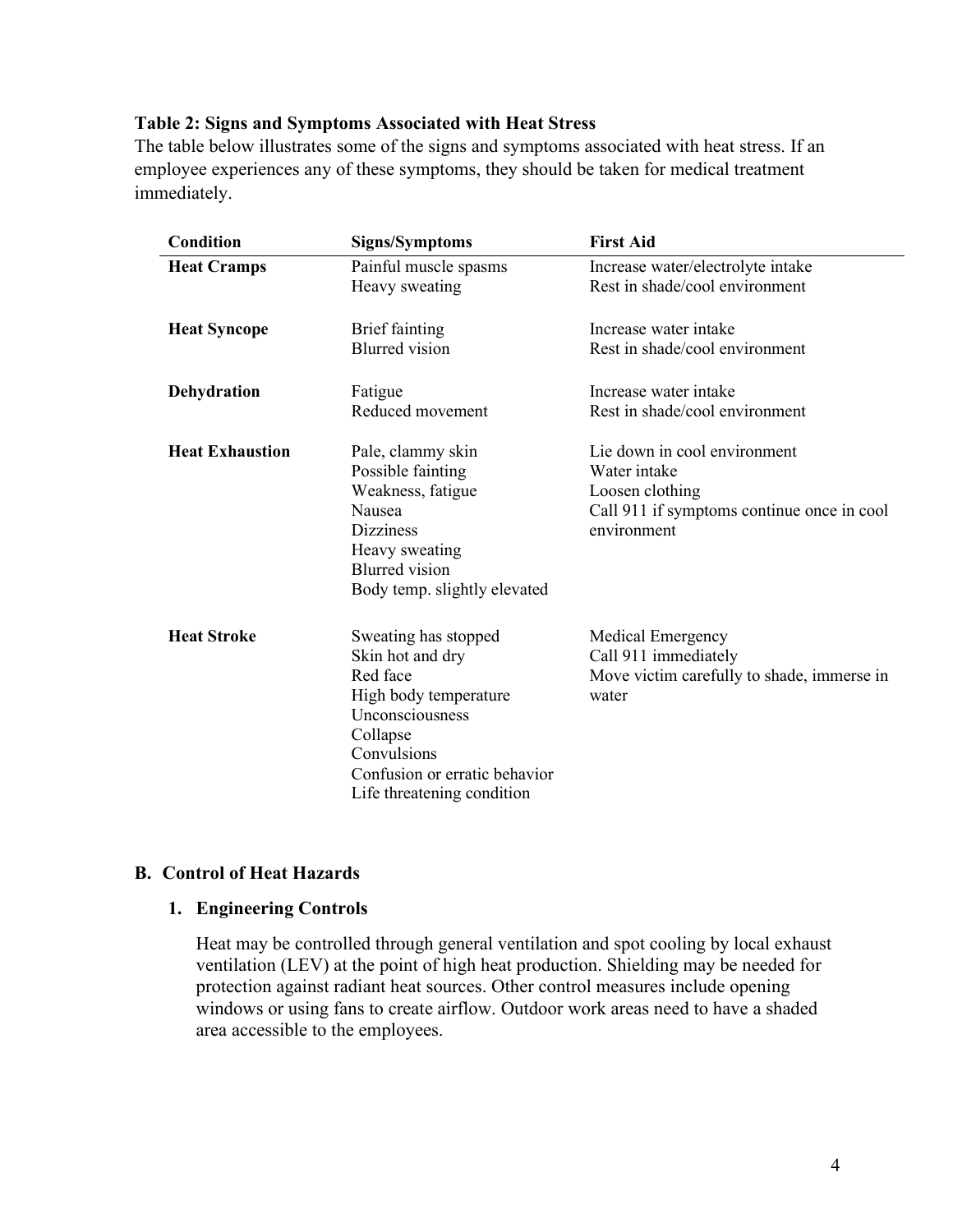## **2. Administrative Controls**

#### **Acclimatization**

Employees need to adapt to new temperatures gradually. This adaptation period is usually 7-14 days but can vary. New employees and employees returning from an absence of two weeks or more should have at least a week long period of acclimatization. This period should begin with 50% of the normal workload the first day and gradually build up to 100% on the last day.

### **Clothing**

During work in hot environments, workers should use the lightest weight or breathable protective garments that give adequate protection. This may include wearing short if this does not create a hazard for the legs. The clothing should be light colored.

### **Fluid Intake**

Fluids such as water or electrolyte replacement drinks, need to be conveniently available to workers so they can drink about 8 oz. of liquids every 20 minutes. For remote outdoor work locations, a cooler of liquids and ice should be provided to employees. Alcohol, coffee, tea, and caffeinated sodas should be avoided as this will increase dehydration.

# **Training**

Employees who may be exposed to hot environments (steam tunnels, greenhouses, non-airconditioned spaces, fieldwork, etc.) are required to receive Heat Stress training annually. This training can be received through Hazard Communication training module in Training Hub or in-person training provided by UHS.

#### **Weather Conditions**

Check weather conditions frequently during the day and adjust the work schedule. It might be appropriate to change the actual hours of work to minimize working during the heat of the summer months. Heavy work should be scheduled for the cooler hours of the day. Non-essential tasks should be postponed when there is a heat warning issued.

# **Work/Rest Cycles**

Heavy and minimal work activities should be alternated. Tasks should be rotated among workers when possible. Employees should be allowed sufficient breaks in a cool area to avoid heat strain and promote recovery. Shade or an air-conditioned break room should be provided. A guideline to work/rest cycles can be found in Appendix A.

# **Other Administrative Controls**

The following administrative controls can be used to reduce heat stress:

1. Reduce the physical demands of work, e.g., excessive lifting or digging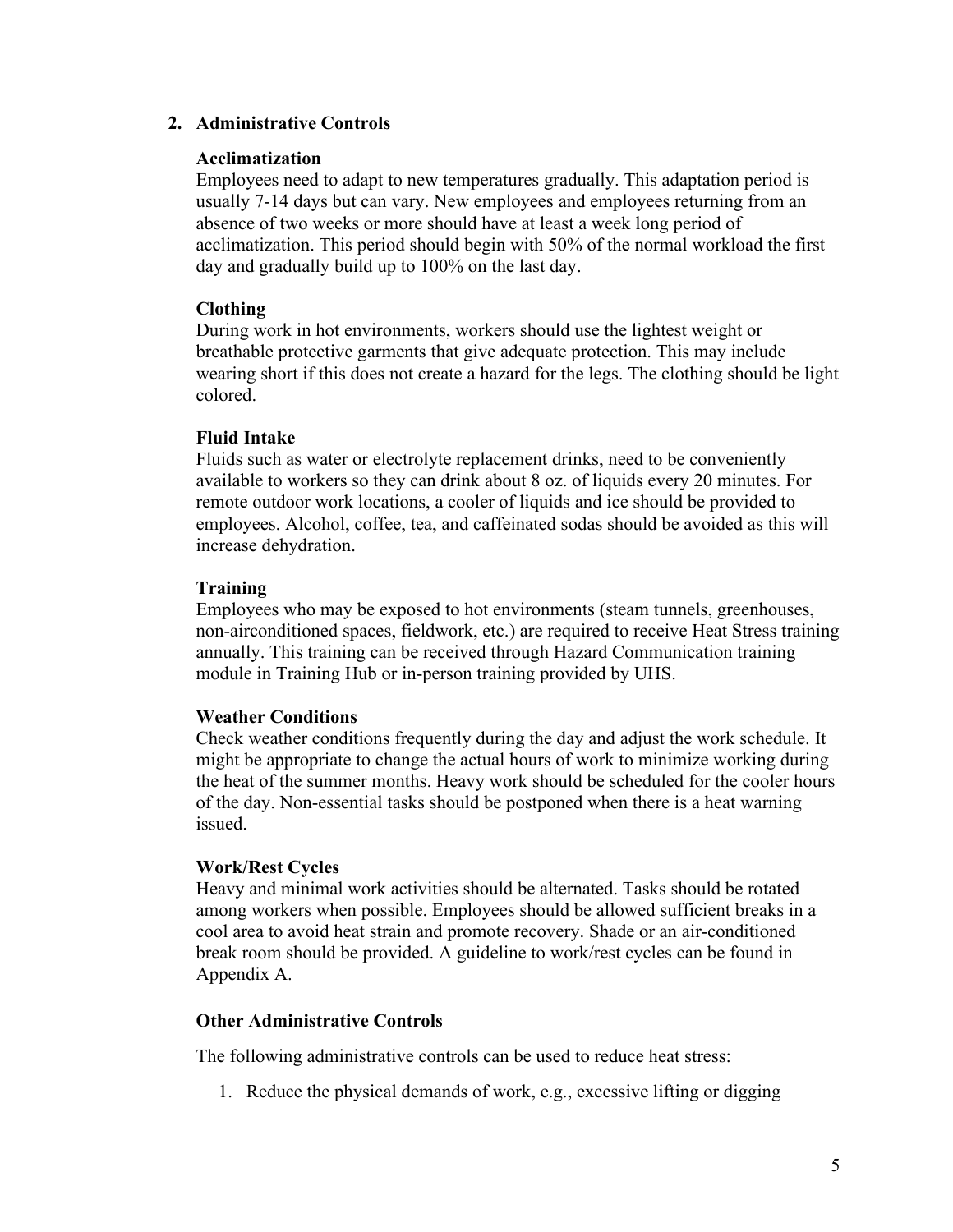- 2. Provide recovery areas, e.g., air-conditioned enclosures and rooms
- 3. Use shifts, e.g., early morning, cooler parts of the day
- 4. Use intermittent rest periods with water breaks
- 5. Use relief workers and use the buddy system
- 6. Slow down the pace of work, if needed
- 7. Assign extra workers and limit worker occupancy, or the number of workers present, especially in confined or enclosed spaces
- 8. Consider a worker's physical condition when determining fitness to work in hot environments. Taking certain medications, lack of conditioning, obesity, pregnancy, and inadequate rest can increase susceptibility to heat stress.

#### **3. Personal Protective Equipment (PPE)**

Depending on the work tasks, specialized PPE may be necessary to reduce the severity of heat exposure. Examples include water and air cooled garments, cooling vests, wetted overgarments, and heat reflective clothing. It is important to understand that wearing PPE such as polyolefin coveralls or respiratory protection will increase your risk for heat-related illnesses.

#### **C. Workplace Evaluation of Heat Stress**

#### **Determine WBGT**

UHS can use a WBGT (wet bulb globe thermometer) to evaluate heat stress using the following equations:

#### **Indoor measurement**

 $WBGT = 0.7NWB + 0.3GT$ 

#### **Outdoor measurement with solar load**

 $WBGT = 0.7NWB + 0.2GT + 0.1DB$ 

#### **Where:**

WBGT = Wet Bulb Globe Temperature Index NWB = Natural Wet-Bulb Temperature  $DB = Dry-Bulb$  (air) Temperature GT = Globe Thermometer Temperature

The determination of WBGT requires the use of a black globe thermometer, a natural (static) wet-bulb thermometer, and a dry-bulb thermometer. The measurement of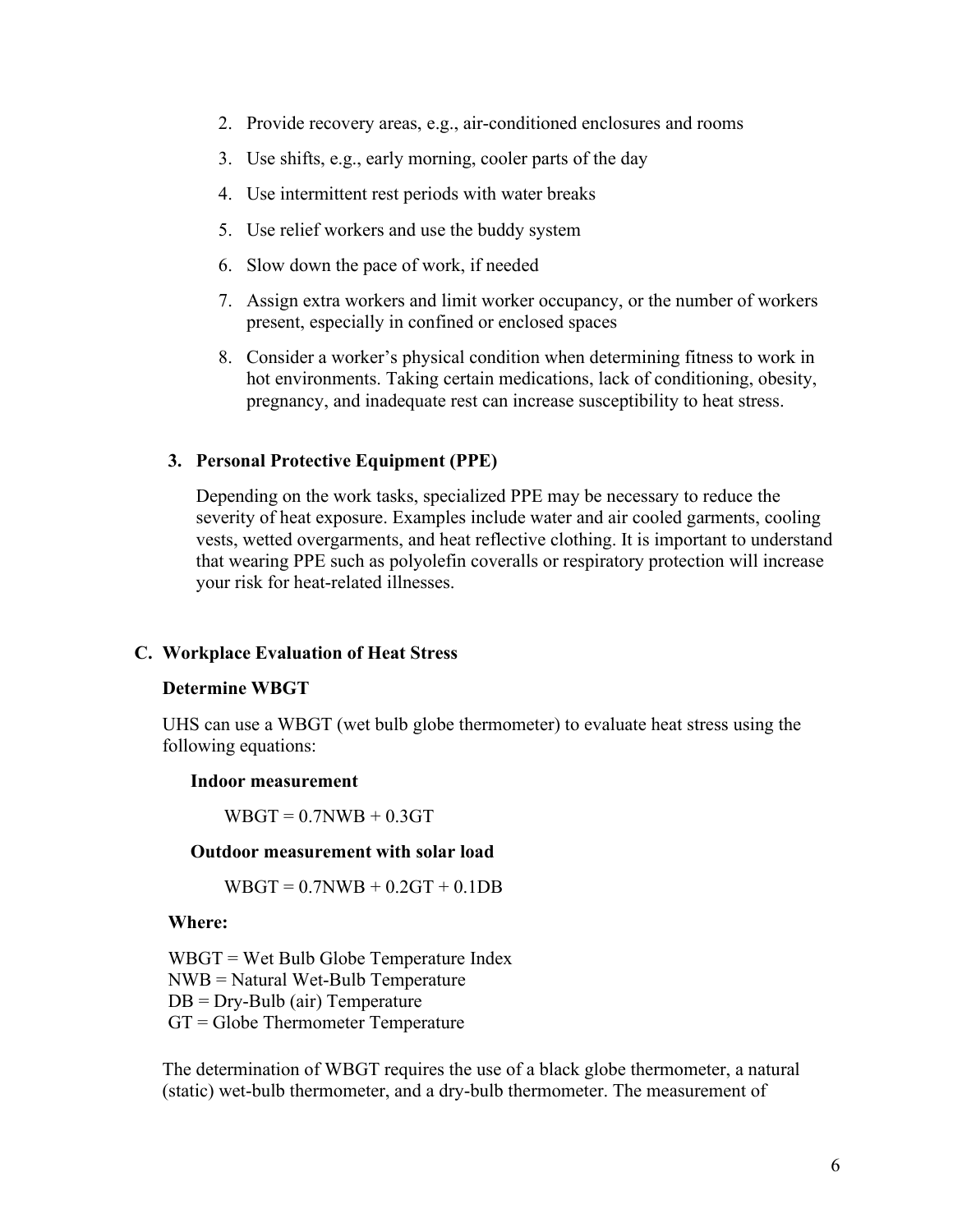environmental factors shall be performed following the operational guide of the WBGT. The WBGT must be placed in the measured environment for at least 10 minutes to allow for sensor stabilization.

Once the WBGT has been estimated, UHS can estimate workers' metabolic heat load and use the ACGIH TLV book to determine the appropriate work/rest regiment, clothing, and equipment needed to control the heat exposures of workers in their facilities.

# **VI. Indoor Temperature Requirements**

Minnesota rule 5205.0110 *Indoor Ventilation and Temperature in Places of Employment* requires that employees shall not be exposed to indoor environmental heat conditions in excess of the values listed in Table 3. If these temperatures cannot be maintained below the WBGT value for the respective work occurring in the indoor space, the following must occur:

- Work is discontinued in the space until temperatures can be maintained below respective WBGT value for work activity occurring in the space.
- UHS recommends a work-rest cycle based on WBGT measurement and ACGIH TLV guidelines if the work is deemed essential (i.e., steam tunnel work, potential damage or loss of research and equipment).

### **Table 3: Two-hour time-weighted average permissible heat exposure limits.**

| <b>Work Activity</b> | WBGT °F |
|----------------------|---------|
| Heavy work           | 77      |
| Moderate work        | 80      |
| Light work           | 86      |

**Heavy work:** 350 or higher kcal/hr (kilocalories per hour), such as heavy lifting and pushing, shovel work. **Moderate work:** 200-350 kcal/hr such as walking with moderate lifting and pushing. **Light work:** 200 kcal/hr such as sitting or standing performing light hand or arm work.

# **VII. REFERENCES**

2022 ACGIH TLVs for Chemical and Physical Agents & BEIs [Minnesota Administrative Rules 5205.0110 Indoor Ventilation and Temperature in Places](https://www.revisor.mn.gov/rules/5205.0110/) of [Employment](https://www.revisor.mn.gov/rules/5205.0110/) [NIOSH Criteria for a Recommended Standard: Occupational Exposure to Heat and Hot](https://www.cdc.gov/niosh/docs/2016-106/pdfs/2016-106.pdf)  **[Environments](https://www.cdc.gov/niosh/docs/2016-106/pdfs/2016-106.pdf)** [OSHA Technical Manual \(OTM\) Section III: Chapter 4 Heat Stress](https://www.osha.gov/otm/section-3-health-hazards/chapter-4#acclimatization)